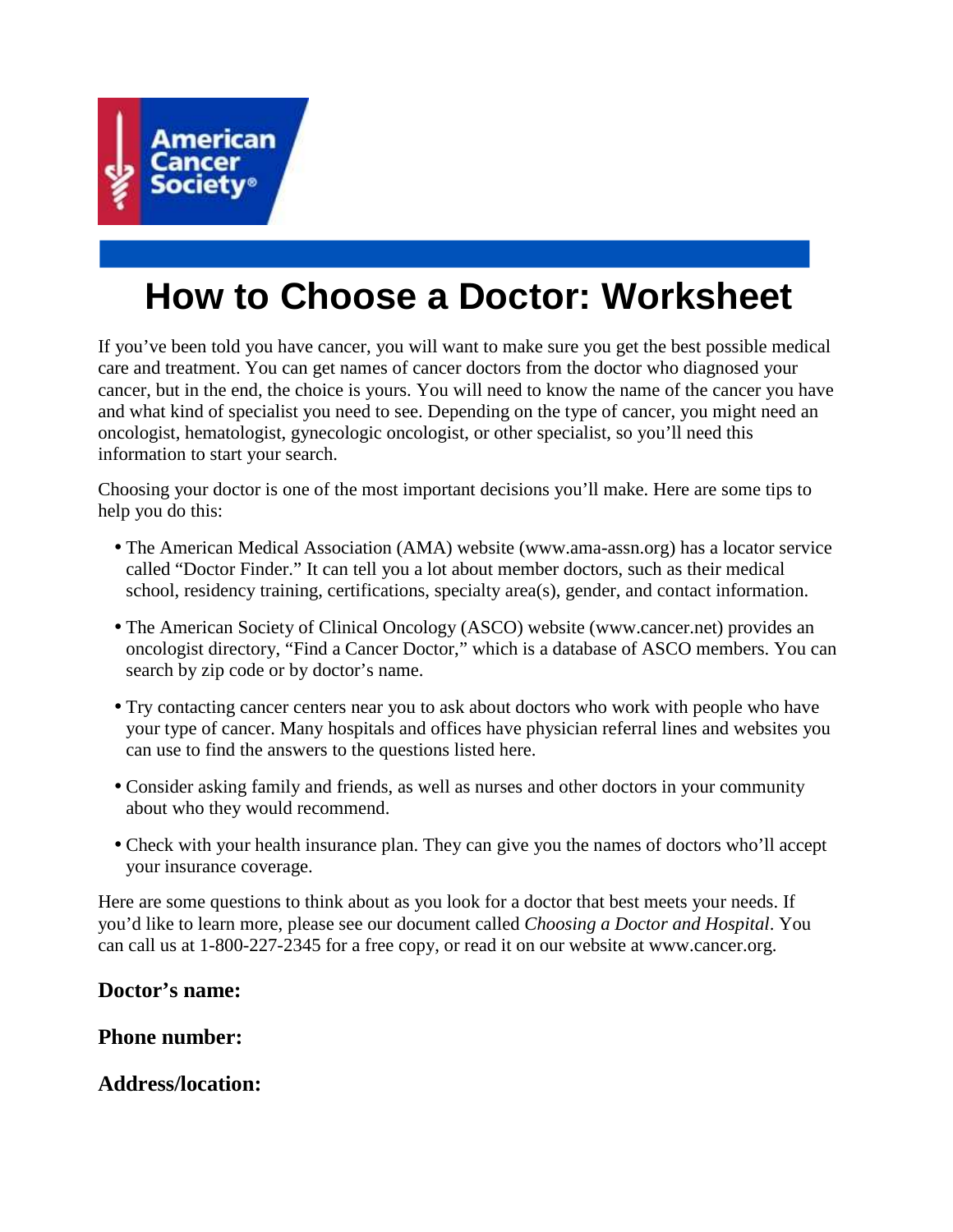# Questions to ask

# **Are you board certified?**

Board certification means that a doctor has had special training in a certain area and has passed exams. To keep the certification, doctors must continue their education. To find out if a doctor is board certified, contact the American Board of Medical Specialties (ABMS) at www.abms.org. Or, you can ask about a doctor's certification by phone (if you have a full name and city) at 1-866- 275-2267 (1-866-ASK-ABMS.)

# **What is your specialty?**

The type of specialist you need depends on the nature of your medical situation. For example, if radiation therapy is recommended, you'll need to see a radiation oncologist. A gynecologic oncologist is best if you need surgery for ovarian cancer. If you're not sure what kind of specialist you need, talk to the doctor who diagnosed your cancer.

## **Do you have a subspecialty?**

Some doctors focus on part of the specialty in which they trained. For instance, within medical oncology, there may be a subspecialist who works mostly with liver cancer patients. For reconstructive surgery after mastectomy, there are plastic surgeons who specialize in breast reconstruction.

# **How long have you been in practice?**

Experience is key. Years in practice are one measure, but the number of procedures performed or the number of people treated for cancer is also important.

#### **How many patients with my type of cancer have you treated in the past year?**

Experience is important, but keep in mind that the number of people treated for a particular type of cancer will also depend on how common the cancer is.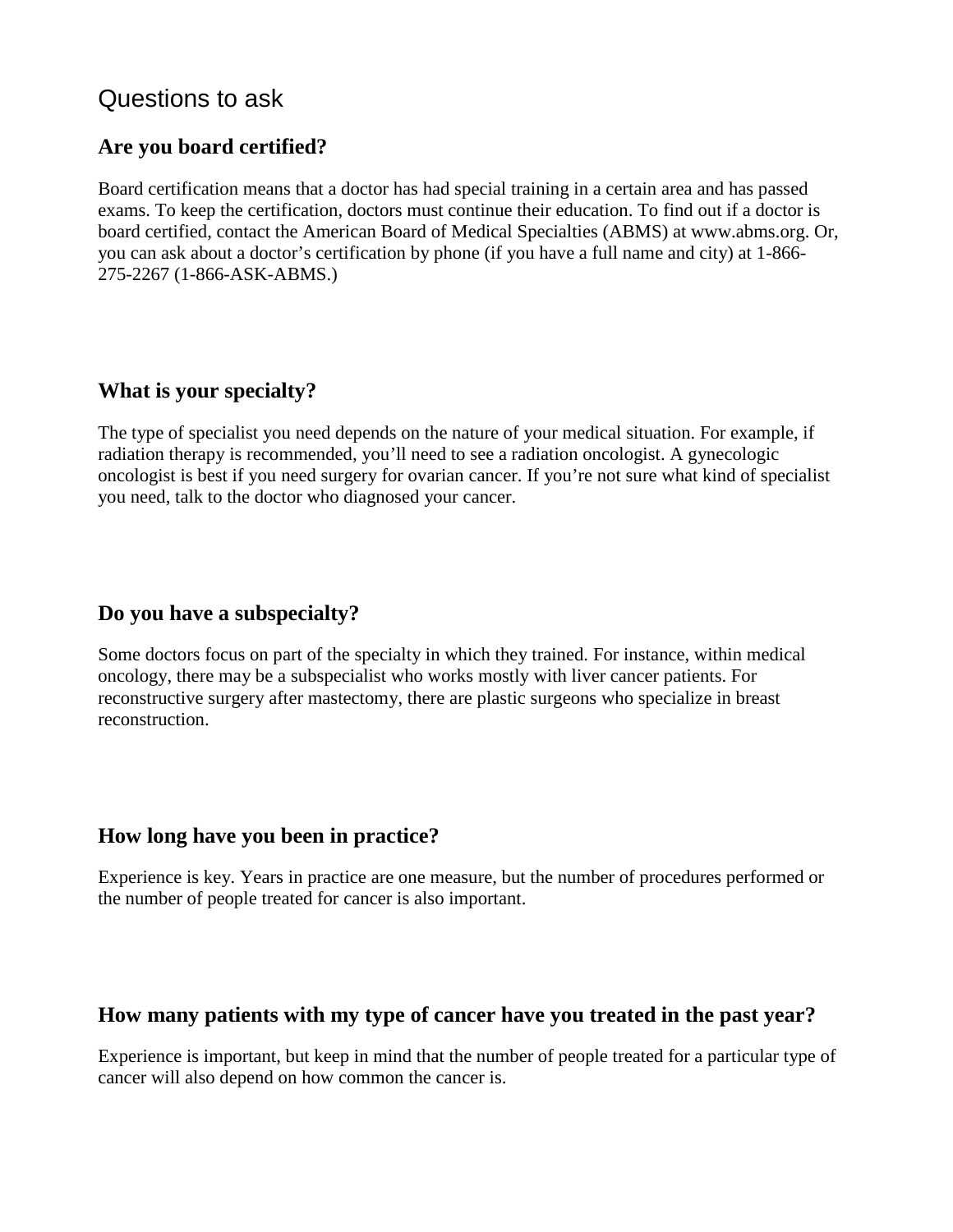#### **Are you or others in your practice involved in clinical trials?**

You might want the option of clinical trials. If your doctor offers clinical trials, this is a sign of a certain level of academic and clinical expertise.

# **What are your office hours? What's the usual wait time for a patient to be seen if they have an appointment?**

You want hours that are flexible enough to fit your schedule. Ask if the office is open late or on weekends. The staff can tell you about typical wait times, adding together waiting room and exam room times. If the wait averages 2 hours, you may want to consider a less crowded practice.

# **How can I reach you outside of office hours?**

You need to be able to reach your doctor during off-office hours. You should have access to a competent oncologist at all times, and be able to speak with someone directly about your medical problem. Most practices have a nurse or doctor "on call" to take calls 24 hours a day, even on weekends and holidays.

# **Who cares for your patients when you are on vacation?**

If you're being seen on a regular basis, your doctor's office should tell you when your doctor is going on vacation. The covering doctor's background, experience, and credentials should be much like those of your regular doctor. Your doctor may have a nurse practitioner or physician assistant who can talk with you when the doctor is away. You may ask that he or she be part of your care, too.

#### **Who else will be on my health care team?**

You should have at least a nurse and maybe a social worker on your health care team. You might want to introduce yourself to the entire team for any future needs. If the doctor visit is typically 3 minutes long and the nurse visit is 30 minutes, you need to decide if you are OK with that.